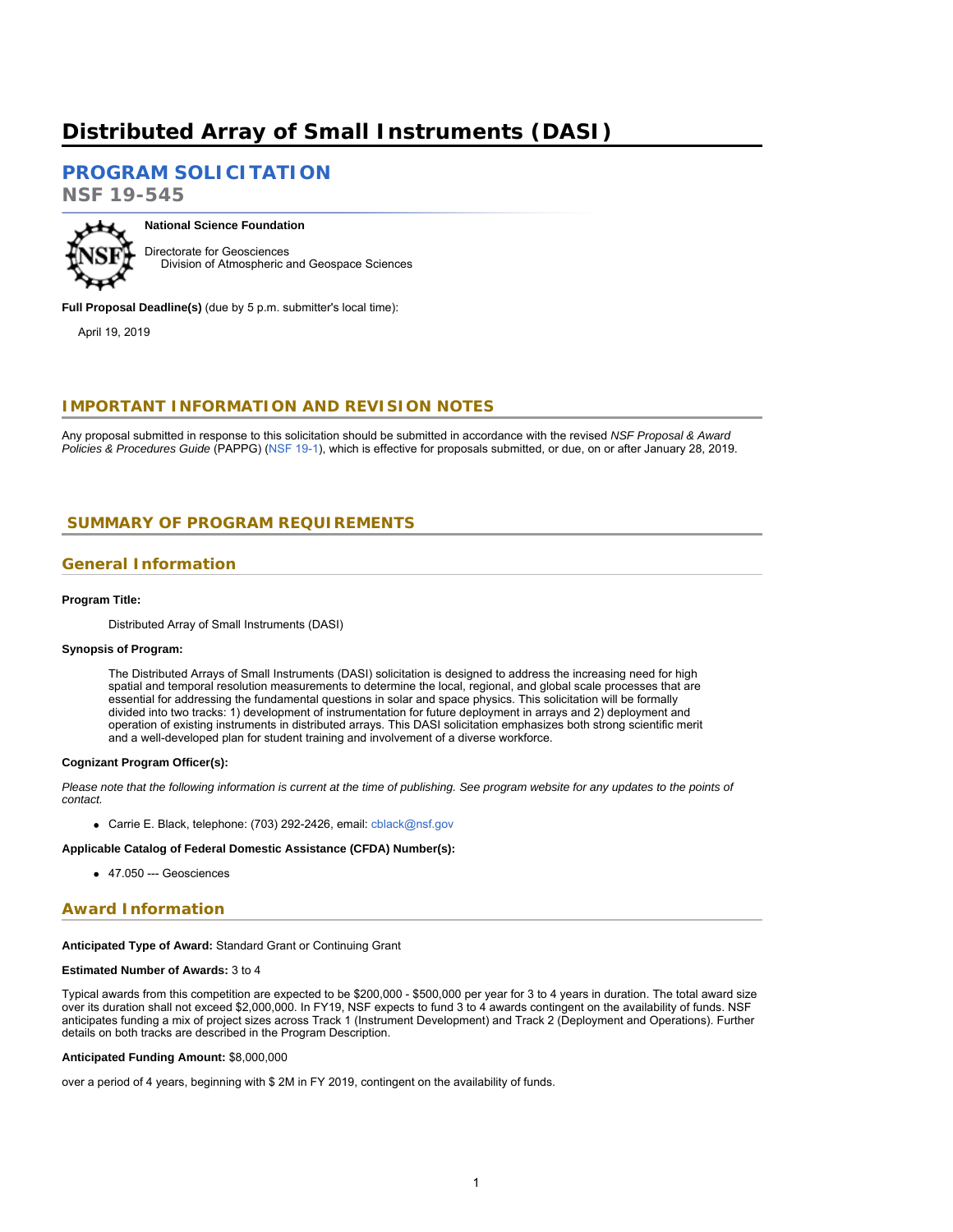# **Eligibility Information**

#### **Who May Submit Proposals:**

The categories of proposers eligible to submit proposals to the National Science Foundation are identified in the *NSF Proposal & Award Policies & Procedures Guide* (PAPPG), Chapter I.E.

#### **Who May Serve as PI:**

There are no restrictions or limits.

#### **Limit on Number of Proposals per Organization:**

There are no restrictions or limits.

### **Limit on Number of Proposals per PI or Co-PI:** 1

Any one individual may be the Principal Investigator (PI) or co-Principal Investigator (co-PI) for no more than one proposal.

# **Proposal Preparation and Submission Instructions**

#### **A. Proposal Preparation Instructions**

- **Letters of Intent:** Not required
- **Preliminary Proposal Submission:** Not required
- **Full Proposals:**
	- Full Proposals submitted via FastLane: *NSF Proposal and Award Policies and Procedures Guide* (PAPPG) guidelines apply. The complete text of the PAPPG is available electronically on the NSF website at: [https://www.nsf.gov/publications/pub\\_summ.jsp?ods\\_key=pappg.](https://www.nsf.gov/publications/pub_summ.jsp?ods_key=pappg)
	- Full Proposals submitted via Research.gov: *NSF Proposal and Award Policies and Procedures Guide* (PAPPG) guidelines apply. The complete text of the PAPPG is available electronically on the NSF website at: [https://www.nsf.gov/publications/pub\\_summ.jsp?ods\\_key=pappg.](https://www.nsf.gov/publications/pub_summ.jsp?ods_key=pappg)
	- Full Proposals submitted via Grants.gov: *NSF Grants.gov Application Guide: A Guide for the Preparation and Submission of NSF Applications via Grants.gov* guidelines apply (Note: The *NSF Grants.gov Application Guide* is available on the Grants.gov website and on the NSF website at: [https://www.nsf.gov/publications/pub\\_summ.jsp?](https://www.nsf.gov/publications/pub_summ.jsp?ods_key=grantsgovguide) [ods\\_key=grantsgovguide](https://www.nsf.gov/publications/pub_summ.jsp?ods_key=grantsgovguide)).

### **B. Budgetary Information**

#### **Cost Sharing Requirements:**

- Inclusion of voluntary committed cost sharing is prohibited.
- **Indirect Cost (F&A) Limitations:**

Not Applicable

### **Other Budgetary Limitations:**

Other budgetary limitations apply. Please see the full text of this solicitation for further information.

#### **C. Due Dates**

**Full Proposal Deadline(s)** (due by 5 p.m. submitter's local time):

April 19, 2019

# **Proposal Review Information Criteria**

### **Merit Review Criteria:**

National Science Board approved criteria. Additional merit review considerations apply. Please see the full text of this solicitation for further information.

# **Award Administration Information**

### **Award Conditions:**

Standard NSF award conditions apply.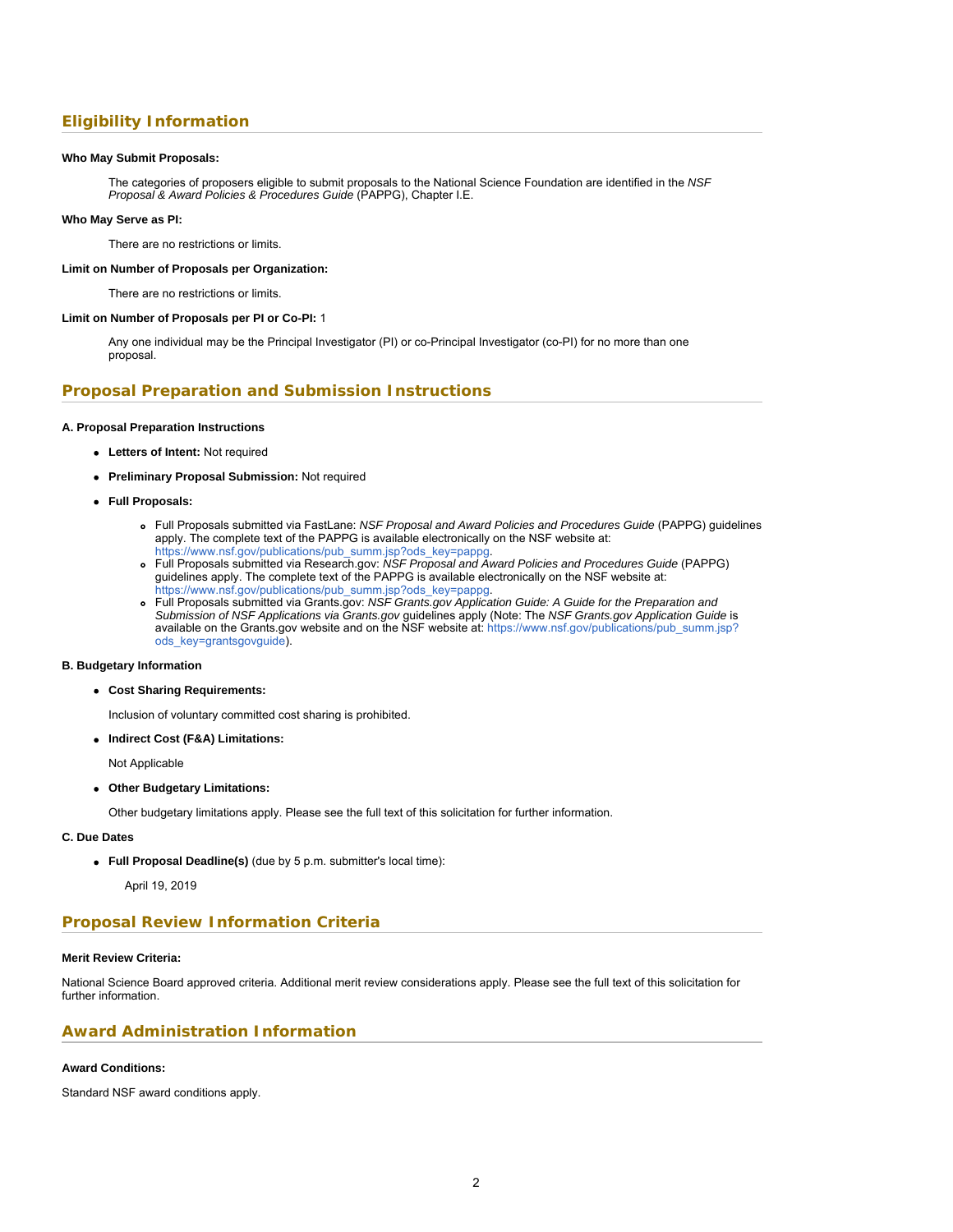### **Reporting Requirements:**

<span id="page-2-0"></span>Standard NSF reporting requirements apply.

# **TABLE OF CONTENTS**

- **[Summary of Program Requirements](#page-0-0)**
- I. **[Introduction](#page-2-1)**
- II. **[Program Description](#page-2-2)**
- III. **[Award Information](#page-3-0)**
- IV. **[Eligibility Information](#page-3-1)**

#### V. **[Proposal Preparation and Submission Instructions](#page-4-0)**

- A. [Proposal Preparation Instructions](#page-4-0)
- B. [Budgetary Information](#page-4-1)
- C. [Due Dates](#page-5-0)
- D. [FastLane/Research.gov/Grants.gov Requirements](#page-5-1)

### VI. **[NSF Proposal Processing and Review Procedures](#page-5-2)**

- A. [Merit Review Principles and Criteria](#page-6-0)
- B. [Review and Selection Process](#page-7-0)

#### VII. **[Award Administration Information](#page-7-1)**

- A. [Notification of the Award](#page-7-2)
	- B. [Award Conditions](#page-7-3)
	- C. [Reporting Requirements](#page-8-0)
- VIII. **[Agency Contacts](#page-8-1)**
- IX. **[Other Information](#page-8-2)**

# <span id="page-2-1"></span>**I. INTRODUCTION**

The Geospace Section (GS) of the Division of Atmosphere and Geospace Sciences (AGS) funds a wide range of efforts ranging from three-year individual investigator grants to multi-user facilities costing tens of millions of dollars. The 2016 [Geospace Section Portfolio](https://www.nsf.gov/geo/ags/updates/gs-portfolio-review-final.pdf) [Review](https://www.nsf.gov/geo/ags/updates/gs-portfolio-review-final.pdf) emphasized the importance of distributed instrumentation capable of conducting observations at high spatial and temporal resolutions in addressing the fundamental science questions identified by *[Solar and Space Physics: A Science for a Technological](https://www.nsf.gov/cgi-bin/goodbye?https://www.nap.edu/catalog/13060/solar-and-space-physics-a-science-for-a-technological-society) [Society](https://www.nsf.gov/cgi-bin/goodbye?https://www.nap.edu/catalog/13060/solar-and-space-physics-a-science-for-a-technological-society)* decadal survey report. Through this solicitation projects supporting distributed observations of the geospace system will be initiated. It is further envisioned that investments in these projects will enable the development of components of distributed observational systems that would require funding at the mid-scale project range for complete implementation.

# <span id="page-2-2"></span>**II. PROGRAM DESCRIPTION**

The Distributed Array of Small Instruments (DASI) solicitation is designed to fill the need for a competitive selection process to support Sun-Earth system observing networks. Advances in system-wide understanding of the geospace environment will require comprehensive measurements of the system and distributed networks of instruments to provide a regional and global context and perspective. The DASI initiative is dedicated to the development of new instrumentation and this solicitation begins to address the need for observing geospace as a system. In addition, this solicitation supports the deployment of regional coordinated instrument arrays. Efforts in both categories must address the fundamental science questions identified by the 2012 Solar and Space Physics decadal survey. Observing projects from across the range of geospace disciplines will be considered. Successful proposals to this solicitation will provide high-quality new science capabilities for the geospace research community.

In order to organize the diverse range of project type and cost for strategic evaluation and review, the DASI competition will be divided into two tracks:

**Track 1 - Instrument Development:** Limited term projects focused on the proof of concept operations of instruments for DASI networks

**Track 2 - Deployment and Operation:** Support for the deployment and operation of an array of instruments

The allocation of the total budget for each of the two tracks will be flexible, and distribution across categories will depend on proposal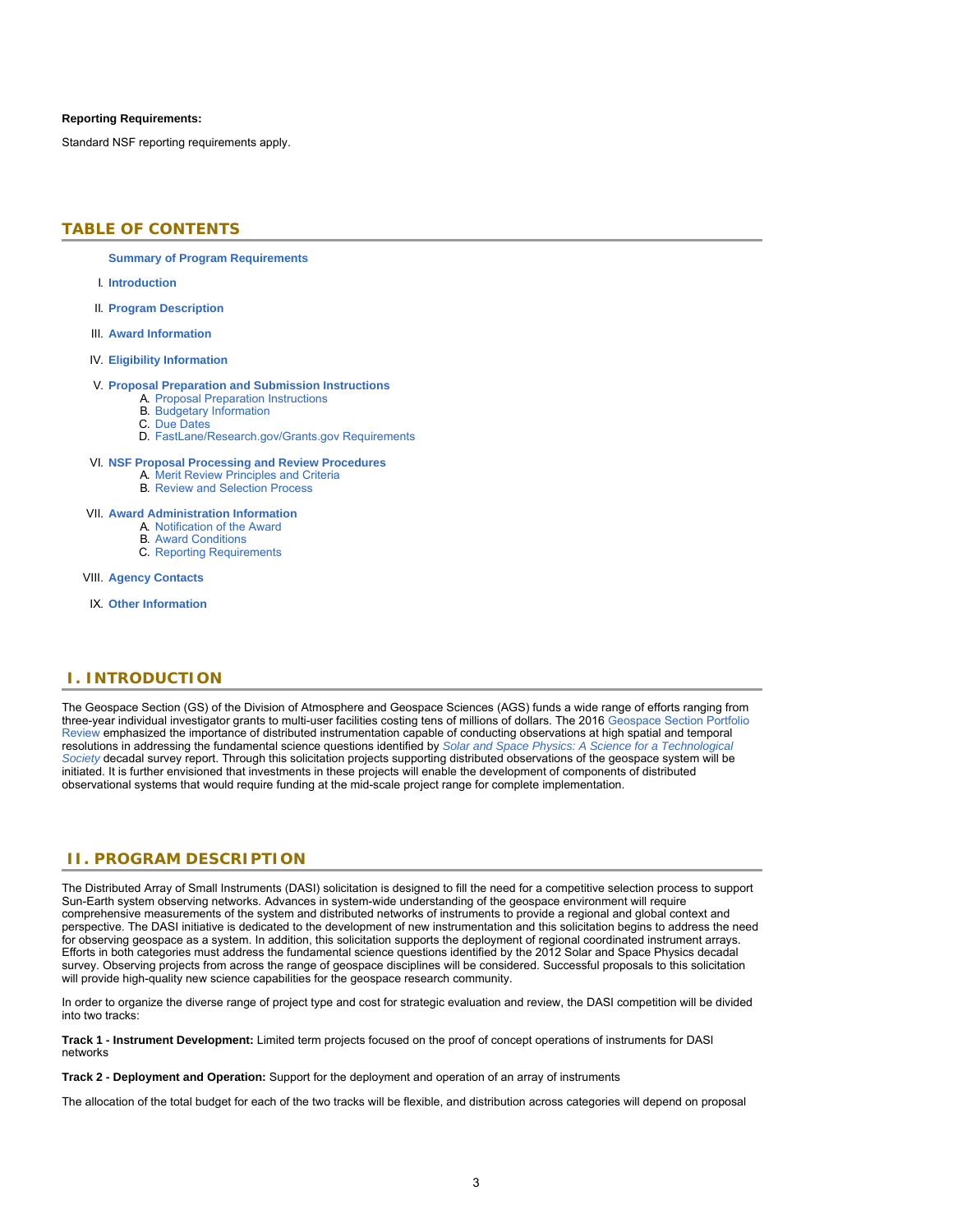pressure and programmatic considerations. It is anticipated that solicitations will be issued on a regular basis pending the availability of funds. However, funding of higher cost proposals that are near the upper end of the funding range may result in a longer interval between solicitations.

DASI projects are recognized as incubators for the next generation of leaders in geospace technology and creators of cutting-edge new capabilities. Projects addressing the most challenging science questions, especially those called out in the decadal survey, using new technologies and techniques are encouraged in this competition. As such, both categories will focus on innovative and potentially transformative research programs that include a strong component of student training in instrument development, deployment, and operation.

**Track 1 - Instrument Development**: Proposals will focus on the development of new technologies or approaches that will support array observations of the geospace system. Potential areas for support include, but are not limited to miniaturization, autonomous operation, low power operation, smart sensing, and cost-effective production of multiple units. Development efforts designed to allow for observations from remote locations, e.g. polar regions, oceans, are also encouraged. At the end of the effort it is expected that the projects in this track will produce a prototype instrument capable of making geospace observations.

**Track 2 - Deployment and Operation**: The number of sites in the array will be governed by the science questions being addressed but instruments must be deployed at multiple sites. Sites can deploy either heterogeneous or homogenous instrumentation suites. Clear and well-developed project management plans are required and evaluation of them will be emphasized in the proposal evaluation process. Construction of new instruments for the purpose of developing a DASI network would be considered but only for those instruments of proven design. Applicants are strongly encouraged to account for all foreseeable costs, including installation, data extraction, and instrument removal and retrograde at the end of award period in the project budget. Additionally, mitigation plans for any perceived technical, management, and cost risks must be included.

All proposals to the DASI solicitation must show the projects value and benefit to the US geospace community. Examples of benefit include, but are not limited to, open-access to data products and software, cooperation and sharing of technology with other projects.

Experiments (for either track) involving transmissions in certain frequency bands may require a license to operate. For questions regarding the proposed frequency usage and the license requirement, please contact the NSF Electromagnetic Spectrum Management Office (email: [esm@nsf.gov\)](mailto:esm@nsf.gov) for assistance.

Depending on the NSF assessment of the impact of the DASI initiative on the field and the availability of funds this solicitation may be reissued in 2-3 years.

# <span id="page-3-0"></span>**III. AWARD INFORMATION**

**Anticipated Type of Award:** Continuing Grant or Standard Grant

### **Estimated Number of Awards:** 3 to 4

Typical awards from this competition are expected to be \$200,000 - \$500,000 per year for 3 to 4 years in duration. The total award size over its duration shall not exceed \$2,000,000. In FY19, NSF expects to fund 3 to 4 awards contingent on the availability of funds. NSF anticipates funding a mix of project sizes across Track 1 (Instrument Development) and Track 2 (Deployment and Operations). Further details on both tracks are described in the Program Description.

**Anticipated Funding Amount:** \$8,000,000, over a period of 4 years, beginning with \$ 2M in FY 2019, contingent on the availability of funds.

Estimated program budget, number of awards and average award size/duration are subject to the availability of funds.

# <span id="page-3-1"></span>**IV. ELIGIBILITY INFORMATION**

#### **Who May Submit Proposals:**

The categories of proposers eligible to submit proposals to the National Science Foundation are identified in the *NSF Proposal & Award Policies & Procedures Guide* (PAPPG), Chapter I.E.

### **Who May Serve as PI:**

There are no restrictions or limits.

### **Limit on Number of Proposals per Organization:**

There are no restrictions or limits.

### **Limit on Number of Proposals per PI or Co-PI:** 1

Any one individual may be the Principal Investigator (PI) or co-Principal Investigator (co-PI) for no more than one proposal.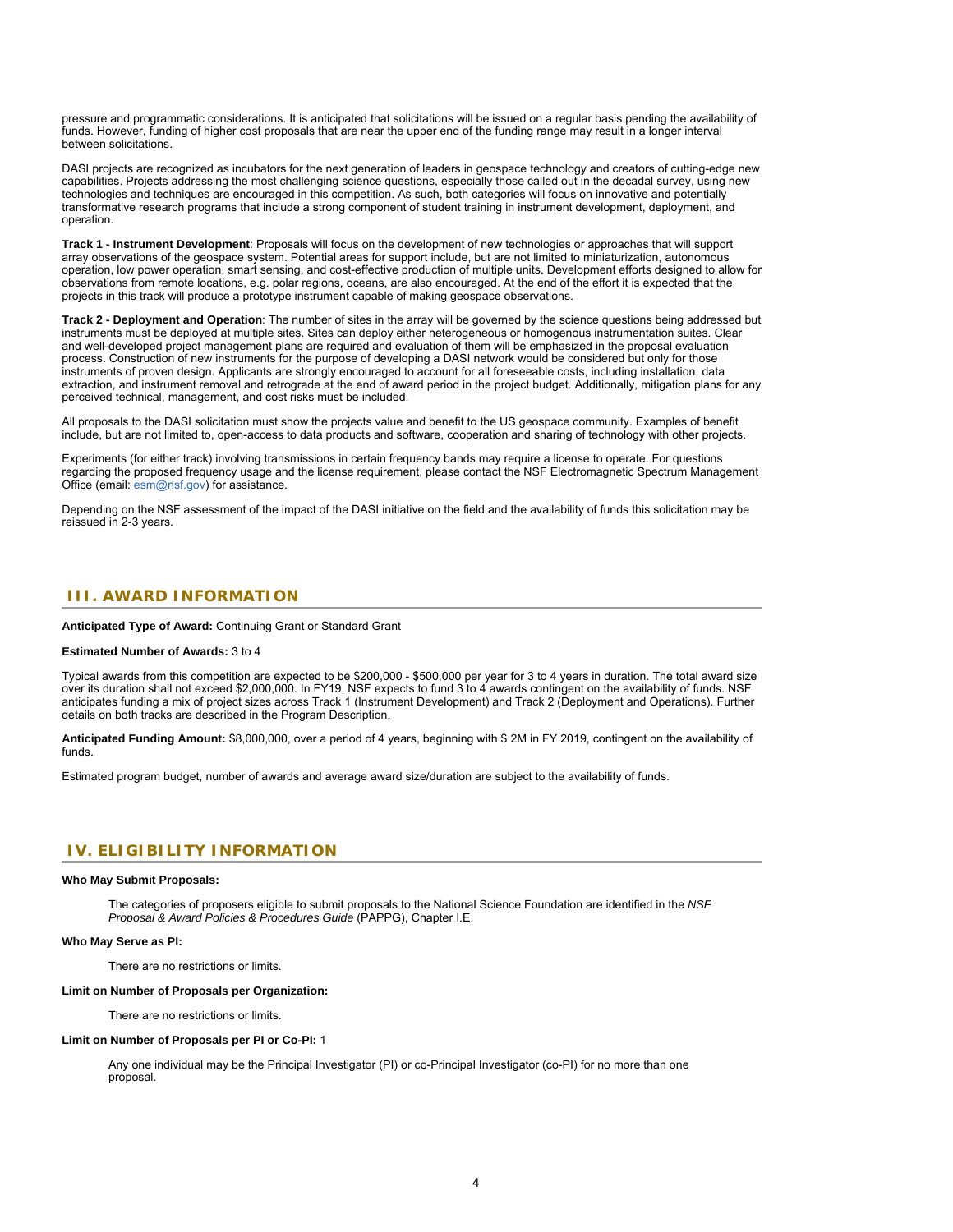# <span id="page-4-0"></span>**V. PROPOSAL PREPARATION AND SUBMISSION INSTRUCTIONS**

# **A. Proposal Preparation Instructions**

**Full Proposal Preparation Instructions**: Proposers may opt to submit proposals in response to this Program Solicitation via FastLane, Research.gov, or Grants.gov.

- Full proposals submitted via FastLane: Proposals submitted in response to this program solicitation should be prepared and submitted in accordance with the general guidelines contained in the *NSF Proposal & Award Policies & Procedures Guide* (PAPPG). The complete text of the PAPPG is available electronically on the NSF website at: [https://www.nsf.gov/publications/pub\\_summ.jsp?ods\\_key=pappg.](https://www.nsf.gov/publications/pub_summ.jsp?ods_key=pappg) Paper copies of the PAPPG may be obtained from the NSF Publications Clearinghouse, telephone (703) 292-7827 or by e-mail from [nsfpubs@nsf.gov](mailto:nsfpubs@nsf.gov). Proposers are reminded to identify this program solicitation number in the program solicitation block on the NSF Cover Sheet For Proposal to the National Science Foundation. Compliance with this requirement is critical to determining the relevant proposal processing guidelines. Failure to submit this information may delay processing.
- Full Proposals submitted via Research.gov: Proposals submitted in response to this program solicitation should be prepared and submitted in accordance with the general guidelines contained in the *NSF Proposal and Award Policies and Procedures Guide* (PAPPG). The complete text of the PAPPG is available electronically on the NSF website at: [https://www.nsf.gov/publications/pub\\_summ.jsp?ods\\_key=pappg.](https://www.nsf.gov/publications/pub_summ.jsp?ods_key=pappg) Paper copies of the PAPPG may be obtained from the NSF Publications Clearinghouse, telephone (703) 292-7827 or by e-mail from [nsfpubs@nsf.gov](mailto:nsfpubs@nsf.gov). The Prepare New Proposal setup will prompt you for the program solicitation number.
- Full proposals submitted via Grants.gov: Proposals submitted in response to this program solicitation via Grants.gov should be prepared and submitted in accordance with the *NSF Grants.gov Application Guide: A Guide for the Preparation and Submission of NSF Applications via Grants.gov*. The complete text of the *NSF Grants.gov Application Guide* is available on the Grants.gov website and on the NSF website at: [\(https://www.nsf.gov/publications/pub\\_summ.jsp?](https://www.nsf.gov/publications/pub_summ.jsp?ods_key=grantsgovguide) [ods\\_key=grantsgovguide](https://www.nsf.gov/publications/pub_summ.jsp?ods_key=grantsgovguide)). To obtain copies of the Application Guide and Application Forms Package, click on the Apply tab on the Grants.gov site, then click on the Apply Step 1: Download a Grant Application Package and Application Instructions link and enter the funding opportunity number, (the program solicitation number without the NSF prefix) and press the Download Package button. Paper copies of the Grants.gov Application Guide also may be obtained from the NSF Publications Clearinghouse, telephone (703) 292-7827 or by e-mail from [nsfpubs@nsf.gov](mailto:nsfpubs@nsf.gov).

In determining which method to utilize in the electronic preparation and submission of the proposal, please note the following:

Collaborative Proposals. All collaborative proposals submitted as separate submissions from multiple organizations must be submitted via the NSF FastLane system. PAPPG Chapter II.D.3 provides additional information on collaborative proposals.

See PAPPG Chapter II.C.2 for guidance on the required sections of a full research proposal submitted to NSF. Please note that the proposal preparation instructions provided in this program solicitation may deviate from the PAPPG instructions.

### **Additional Instructions for Track 1 Proposals:**

The project title on the proposal Cover Sheet must begin with "DASI Track 1:"

#### **Additional Instructions for Track 2 Proposals:**

- The project title on the proposal Cover Sheet must begin with "DASI Track 2:"
- **Supplementary Documents** 
	- Management Plan (MP; up to 3 pages in length) All Track 2 proposals must include a Management Plan (MP) of up to three pages in length, which will be subject to reviewer, panel, and project evaluation. Track 2 proposals lacking an MP **will be returned without review**. The MP must:
		- list all Senior Personnel (including subawardees) in the project (provide the last name, first name, and institution/organization), identify each person's relevant disciplinary expertise, and describe each person's specific role(s) in the proposed project;
		- describe any collaborations and partnerships and their integration with the project;  $\blacksquare$
		- describe detailed plans for deployment, operation, and retrograde back to home institution;
		- describe how the data will be archived, disseminated and shared with the research community and  $\blacksquare$ stakeholders; and
		- include a clear time line of expected outcomes.
	- Data Management Plan All proposals must provide a Data Management Plan that meets all requirements in the
	- PAPPG and also provides a planned timeline for the release of data, metadata, and other research related products.

In special circumstances, where proposals are selected for renewal, unspent retrograde costs may be repurposed to support proposal objectives as described in Chapter X.A.3 of the [PAPPG](https://www.nsf.gov/publications/pub_summ.jsp?ods_key=pappg).

# <span id="page-4-1"></span>**B. Budgetary Information**

### **Cost Sharing:**

Inclusion of voluntary committed cost sharing is prohibited.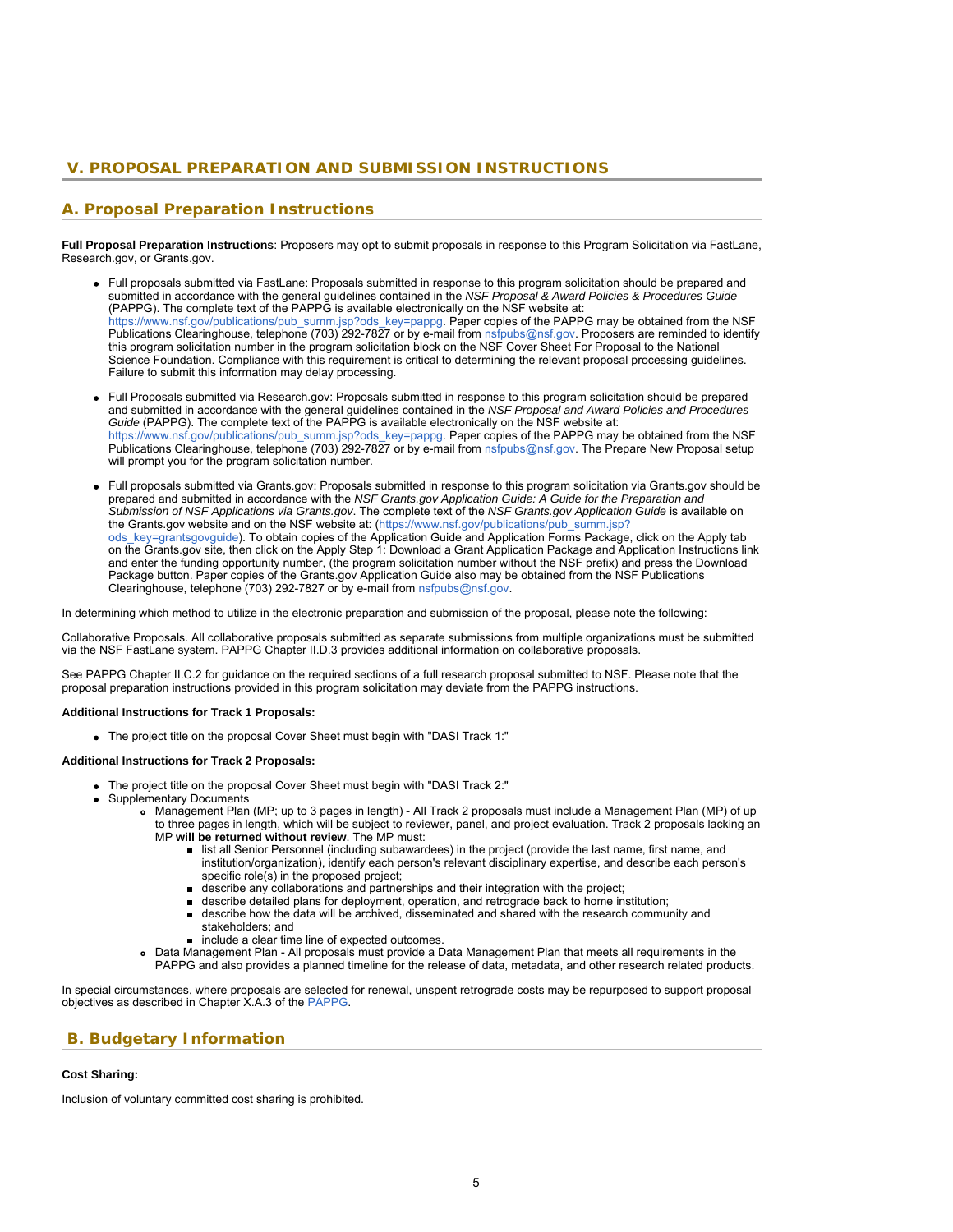### **Other Budgetary Limitations:**

The maximum award size is \$2,000,000.

### <span id="page-5-0"></span>**C. Due Dates**

**Full Proposal Deadline(s)** (due by 5 p.m. submitter's local time):

April 19, 2019

# <span id="page-5-1"></span>**D. FastLane/Research.gov/Grants.gov Requirements**

#### **For Proposals Submitted Via FastLane or Research.gov:**

To prepare and submit a proposal via FastLane, see detailed technical instructions available at: <https://www.fastlane.nsf.gov/a1/newstan.htm>. To prepare and submit a proposal via Research.gov, see [detailed](https://www.research.gov/research-portal/appmanager/base/desktop?_nfpb=true&_pageLabel=research_node_display&_nodePath=/researchGov/Service/Desktop/ProposalPreparationandSubmission.html) [technical instructions](https://www.research.gov/research-portal/appmanager/base/desktop?_nfpb=true&_pageLabel=research_node_display&_nodePath=/researchGov/Service/Desktop/ProposalPreparationandSubmission.html). For FastLane or Research.gov user support, call the FastLane and Research.gov Help Desk at 1-800-673-6188 or e-mail [fastlane@nsf.gov](mailto:fastlane@nsf.gov) or [rgov@nsf.gov](mailto:rgov@nsf.gov). The FastLane and Research.gov Help Desk answers general technical questions related to the use of the FastLane and Research.gov systems. Specific questions related to this program solicitation should be referred to the NSF program staff contact(s) listed in Section VIII of this funding opportunity.

#### **For Proposals Submitted Via Grants.gov:**

Before using Grants.gov for the first time, each organization must register to create an institutional profile. Once registered, the applicant's organization can then apply for any federal grant on the Grants.gov website. Comprehensive information about using Grants.gov is available on the Grants.gov Applicant Resources webpage: [http://www.grants.gov/web/grants/applicants.html.](http://www.grants.gov/web/grants/applicants.html) In addition, the NSF Grants.gov Application Guide (see link in Section V.A) provides instructions regarding the technical preparation of proposals via Grants.gov. For Grants.gov user support, contact the Grants.gov Contact Center at 1-800-518-4726 or by email: [support@grants.gov.](mailto:support@grants.gov) The Grants.gov Contact Center answers general technical questions related to the use of Grants.gov. Specific questions related to this program solicitation should be referred to the NSF program staff contact(s) listed in Section VIII of this solicitation.

*Submitting the Proposal:* Once all documents have been completed, the Authorized Organizational Representative (AOR) must submit the application to Grants.gov and verify the desired funding opportunity and agency to which the application is submitted. The AOR must then sign and submit the application to Grants.gov. The completed application will be transferred to the NSF FastLane system for further processing.

<span id="page-5-2"></span>Proposers that submitted via FastLane or Research.gov may use Research.gov to verify the status of their submission to NSF. For proposers that submitted via Grants.gov, until an application has been received and validated by NSF, the Authorized Organizational Representative may check the status of an application on Grants.gov. After proposers have received an e-mail notification from NSF, Research.gov should be used to check the status of an application.

# **VI. NSF PROPOSAL PROCESSING AND REVIEW PROCEDURES**

Proposals received by NSF are assigned to the appropriate NSF program for acknowledgement and, if they meet NSF requirements, for review. All proposals are carefully reviewed by a scientist, engineer, or educator serving as an NSF Program Officer, and usually by three to ten other persons outside NSF either as *ad hoc* reviewers, panelists, or both, who are experts in the particular fields represented by the proposal. These reviewers are selected by Program Officers charged with oversight of the review process. Proposers are invited to suggest names of persons they believe are especially well qualified to review the proposal and/or persons they would prefer not review the proposal. These suggestions may serve as one source in the reviewer selection process at the Program Officer's discretion. Submission of such names, however, is optional. Care is taken to ensure that reviewers have no conflicts of interest with the proposal. In addition, Program Officers may obtain comments from site visits before recommending final action on proposals. Senior NSF staff further review recommendations for awards. A flowchart that depicts the entire NSF proposal and award process (and associated timeline) is included in PAPPG Exhibit III-1.

A comprehensive description of the Foundation's merit review process is available on the NSF website at: [https://www.nsf.gov/bfa/dias/policy/merit\\_review/](https://www.nsf.gov/bfa/dias/policy/merit_review/).

Proposers should also be aware of core strategies that are essential to the fulfillment of NSF's mission, as articulated in *[Building the](https://www.nsf.gov/publications/pub_summ.jsp?ods_key=nsf18045&org=NSF) [Future: Investing in Discovery and Innovation - NSF Strategic Plan for Fiscal Years \(FY\) 2018 – 2022](https://www.nsf.gov/publications/pub_summ.jsp?ods_key=nsf18045&org=NSF)*. These strategies are integrated in the program planning and implementation process, of which proposal review is one part. NSF's mission is particularly wellimplemented through the integration of research and education and broadening participation in NSF programs, projects, and activities.

One of the strategic objectives in support of NSF's mission is to foster integration of research and education through the programs, projects, and activities it supports at academic and research institutions. These institutions must recruit, train, and prepare a diverse STEM workforce to advance the frontiers of science and participate in the U.S. technology-based economy. NSF's contribution to the national innovation ecosystem is to provide cutting-edge research under the guidance of the Nation's most creative scientists and engineers. NSF also supports development of a strong science, technology, engineering, and mathematics (STEM) workforce by investing in building the knowledge that informs improvements in STEM teaching and learning.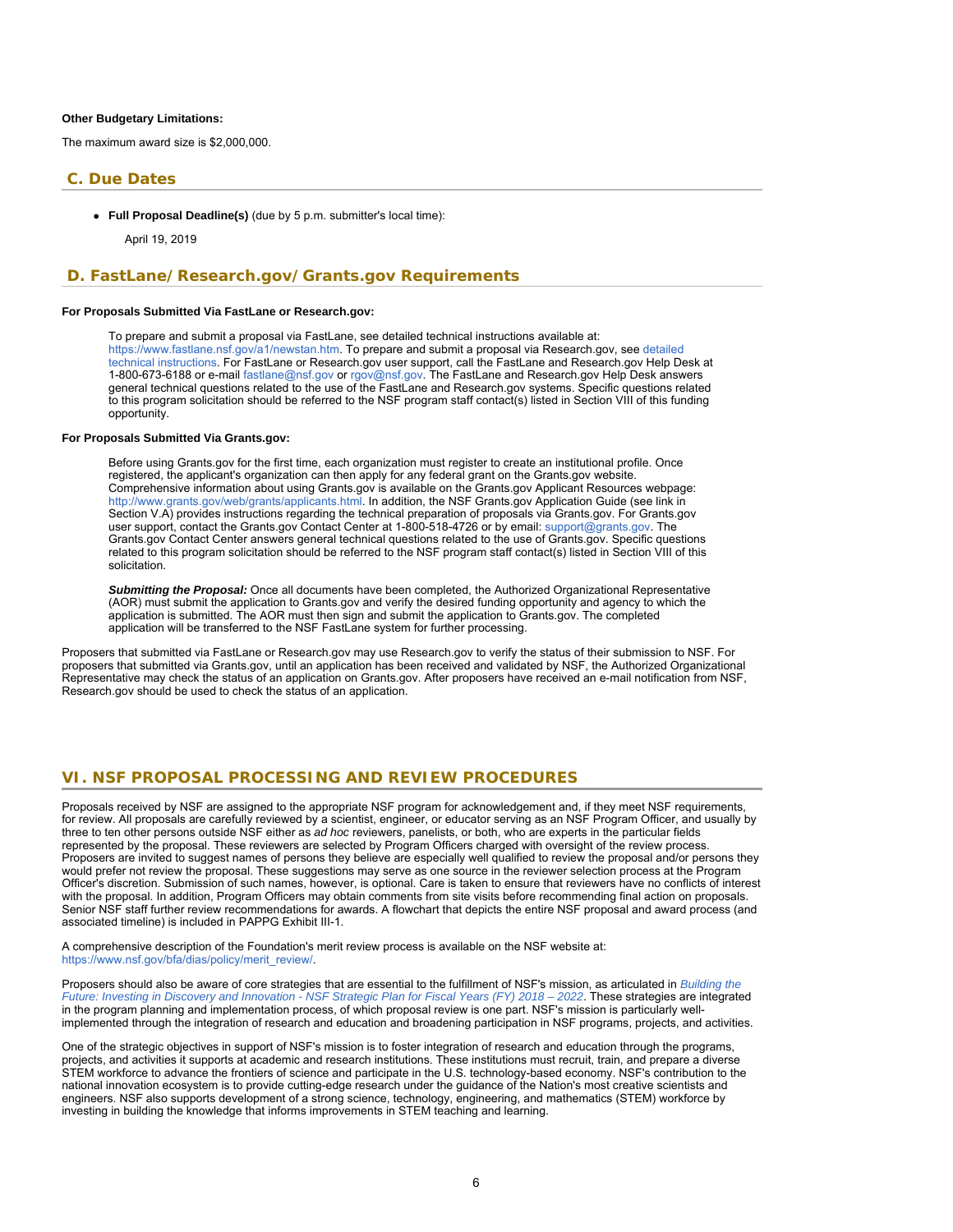NSF's mission calls for the broadening of opportunities and expanding participation of groups, institutions, and geographic regions that are underrepresented in STEM disciplines, which is essential to the health and vitality of science and engineering. NSF is committed to this principle of diversity and deems it central to the programs, projects, and activities it considers and supports.

# <span id="page-6-0"></span>**A. Merit Review Principles and Criteria**

The National Science Foundation strives to invest in a robust and diverse portfolio of projects that creates new knowledge and enables breakthroughs in understanding across all areas of science and engineering research and education. To identify which projects to support, NSF relies on a merit review process that incorporates consideration of both the technical aspects of a proposed project and its potential to contribute more broadly to advancing NSF's mission "to promote the progress of science; to advance the national health, prosperity, and welfare; to secure the national defense; and for other purposes." NSF makes every effort to conduct a fair, competitive, transparent merit review process for the selection of projects.

#### **1. Merit Review Principles**

These principles are to be given due diligence by PIs and organizations when preparing proposals and managing projects, by reviewers when reading and evaluating proposals, and by NSF program staff when determining whether or not to recommend proposals for funding and while overseeing awards. Given that NSF is the primary federal agency charged with nurturing and supporting excellence in basic research and education, the following three principles apply:

- All NSF projects should be of the highest quality and have the potential to advance, if not transform, the frontiers of knowledge.
- NSF projects, in the aggregate, should contribute more broadly to achieving societal goals. These "Broader Impacts" may be accomplished through the research itself, through activities that are directly related to specific research projects, or through activities that are supported by, but are complementary to, the project. The project activities may be based on previously established and/or innovative methods and approaches, but in either case must be well justified.
- Meaningful assessment and evaluation of NSF funded projects should be based on appropriate metrics, keeping in mind the likely correlation between the effect of broader impacts and the resources provided to implement projects. If the size of the activity is limited, evaluation of that activity in isolation is not likely to be meaningful. Thus, assessing the effectiveness of these activities may best be done at a higher, more aggregated, level than the individual project.

With respect to the third principle, even if assessment of Broader Impacts outcomes for particular projects is done at an aggregated level, PIs are expected to be accountable for carrying out the activities described in the funded project. Thus, individual projects should include clearly stated goals, specific descriptions of the activities that the PI intends to do, and a plan in place to document the outputs of those activities.

These three merit review principles provide the basis for the merit review criteria, as well as a context within which the users of the criteria can better understand their intent.

### **2. Merit Review Criteria**

All NSF proposals are evaluated through use of the two National Science Board approved merit review criteria. In some instances, however, NSF will employ additional criteria as required to highlight the specific objectives of certain programs and activities.

The two merit review criteria are listed below. **Both** criteria are to be given **full consideration** during the review and decision-making processes; each criterion is necessary but neither, by itself, is sufficient. Therefore, proposers must fully address both criteria. (PAPPG Chapter II.C.2.d(i). contains additional information for use by proposers in development of the Project Description section of the proposal). Reviewers are strongly encouraged to review the criteria, including PAPPG Chapter II.C.2.d(i), prior to the review of a proposal.

When evaluating NSF proposals, reviewers will be asked to consider what the proposers want to do, why they want to do it, how they plan to do it, how they will know if they succeed, and what benefits could accrue if the project is successful. These issues apply both to the technical aspects of the proposal and the way in which the project may make broader contributions. To that end, reviewers will be asked to evaluate all proposals against two criteria:

- **Intellectual Merit:** The Intellectual Merit criterion encompasses the potential to advance knowledge; and
- **Broader Impacts:** The Broader Impacts criterion encompasses the potential to benefit society and contribute to the achievement of specific, desired societal outcomes.

The following elements should be considered in the review for both criteria:

- 1. What is the potential for the proposed activity to
	- a. Advance knowledge and understanding within its own field or across different fields (Intellectual Merit); and b. Benefit society or advance desired societal outcomes (Broader Impacts)?
- 2. To what extent do the proposed activities suggest and explore creative, original, or potentially transformative concepts?<br>3. Is the plan for carrying out the proposed activities well-reasoned, well-organized, and based
- Is the plan for carrying out the proposed activities well-reasoned, well-organized, and based on a sound rationale? Does the plan incorporate a mechanism to assess success?
- 4. How well qualified is the individual, team, or organization to conduct the proposed activities?
- 5. Are there adequate resources available to the PI (either at the home organization or through collaborations) to carry out the proposed activities?

Broader impacts may be accomplished through the research itself, through the activities that are directly related to specific research projects, or through activities that are supported by, but are complementary to, the project. NSF values the advancement of scientific knowledge and activities that contribute to achievement of societally relevant outcomes. Such outcomes include, but are not limited to: full participation of women, persons with disabilities, and underrepresented minorities in science, technology, engineering, and mathematics (STEM); improved STEM education and educator development at any level; increased public scientific literacy and public engagement with science and technology; improved well-being of individuals in society; development of a diverse, globally competitive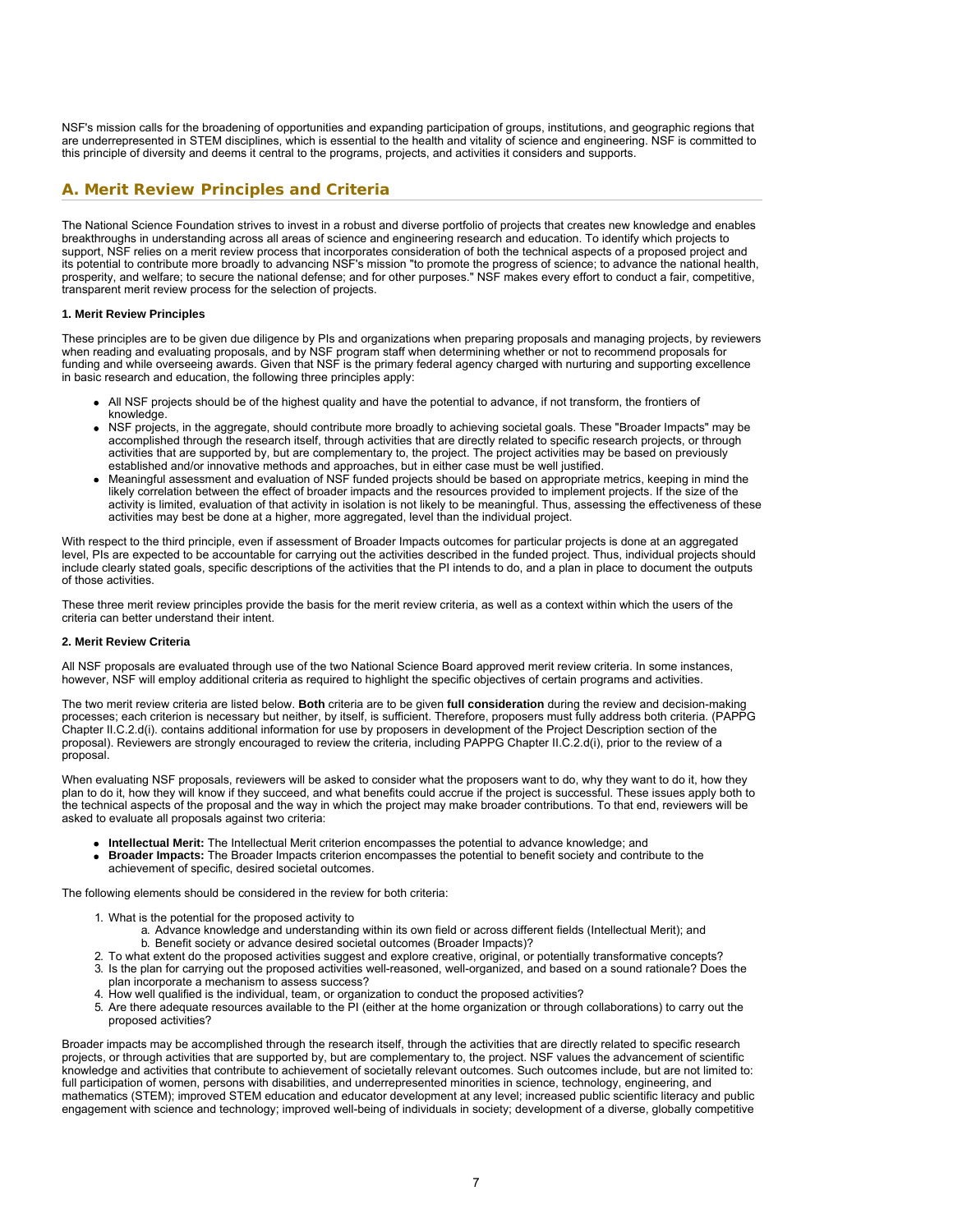STEM workforce; increased partnerships between academia, industry, and others; improved national security; increased economic competitiveness of the United States; and enhanced infrastructure for research and education.

Proposers are reminded that reviewers will also be asked to review the Data Management Plan and the Postdoctoral Researcher Mentoring Plan, as appropriate.

### **Additional Solicitation Specific Review Criteria**

- 1. All proposals must show the projects value and benefit to the US geospace community. Examples of benefit include, but are not limited to, open-access to data products and software, cooperation and sharing of technology with other projects.
- 2. A substantial component of student training and involvement of a diverse workforce in instrumentation development and deployment.
- 3. A project management plan appropriate to the scope and complexity of the project is required and will be carefully evaluated as part of the proposal review process.

# <span id="page-7-0"></span>**B. Review and Selection Process**

Proposals submitted in response to this program solicitation will be reviewed by Ad hoc Review and/or Panel Review.

Reviewers will be asked to evaluate proposals using two National Science Board approved merit review criteria and, if applicable, additional program specific criteria. A summary rating and accompanying narrative will generally be completed and submitted by each reviewer and/or panel. The Program Officer assigned to manage the proposal's review will consider the advice of reviewers and will formulate a recommendation.

After scientific, technical and programmatic review and consideration of appropriate factors, the NSF Program Officer recommends to the cognizant Division Director whether the proposal should be declined or recommended for award. NSF strives to be able to tell applicants whether their proposals have been declined or recommended for funding within six months. Large or particularly complex proposals or proposals from new awardees may require additional review and processing time. The time interval begins on the deadline or target date, or receipt date, whichever is later. The interval ends when the Division Director acts upon the Program Officer's recommendation.

After programmatic approval has been obtained, the proposals recommended for funding will be forwarded to the Division of Grants and Agreements for review of business, financial, and policy implications. After an administrative review has occurred, Grants and Agreements Officers perform the processing and issuance of a grant or other agreement. Proposers are cautioned that only a Grants and Agreements Officer may make commitments, obligations or awards on behalf of NSF or authorize the expenditure of funds. No commitment on the part of NSF should be inferred from technical or budgetary discussions with a NSF Program Officer. A Principal Investigator or organization that makes financial or personnel commitments in the absence of a grant or cooperative agreement signed by the NSF Grants and Agreements Officer does so at their own risk.

Once an award or declination decision has been made, Principal Investigators are provided feedback about their proposals. In all cases, reviews are treated as confidential documents. Verbatim copies of reviews, excluding the names of the reviewers or any reviewer-identifying information, are sent to the Principal Investigator/Project Director by the Program Officer. In addition, the proposer will receive an explanation of the decision to award or decline funding.

# <span id="page-7-1"></span>**VII. AWARD ADMINISTRATION INFORMATION**

# <span id="page-7-2"></span>**A. Notification of the Award**

Notification of the award is made to *the submitting organization* by a Grants Officer in the Division of Grants and Agreements. Organizations whose proposals are declined will be advised as promptly as possible by the cognizant NSF Program administering the program. Verbatim copies of reviews, not including the identity of the reviewer, will be provided automatically to the Principal Investigator. (See Section VI.B. for additional information on the review process.)

# <span id="page-7-3"></span>**B. Award Conditions**

An NSF award consists of: (1) the award notice, which includes any special provisions applicable to the award and any numbered amendments thereto; (2) the budget, which indicates the amounts, by categories of expense, on which NSF has based its support (or otherwise communicates any specific approvals or disapprovals of proposed expenditures); (3) the proposal referenced in the award notice; (4) the applicable award conditions, such as Grant General Conditions (GC-1)\*; or Research Terms and Conditions\* and (5) any announcement or other NSF issuance that may be incorporated by reference in the award notice. Cooperative agreements also are administered in accordance with NSF Cooperative Agreement Financial and Administrative Terms and Conditions (CA-FATC) and the applicable Programmatic Terms and Conditions. NSF awards are electronically signed by an NSF Grants and Agreements Officer and transmitted electronically to the organization via e-mail.

\*These documents may be accessed electronically on NSF's Website at [https://www.nsf.gov/awards/managing/award\\_conditions.jsp?](https://www.nsf.gov/awards/managing/award_conditions.jsp?org=NSF) [org=NSF.](https://www.nsf.gov/awards/managing/award_conditions.jsp?org=NSF) Paper copies may be obtained from the NSF Publications Clearinghouse, telephone (703) 292-7827 or by e-mail from [nsfpubs@nsf.gov.](mailto:nsfpubs@nsf.gov)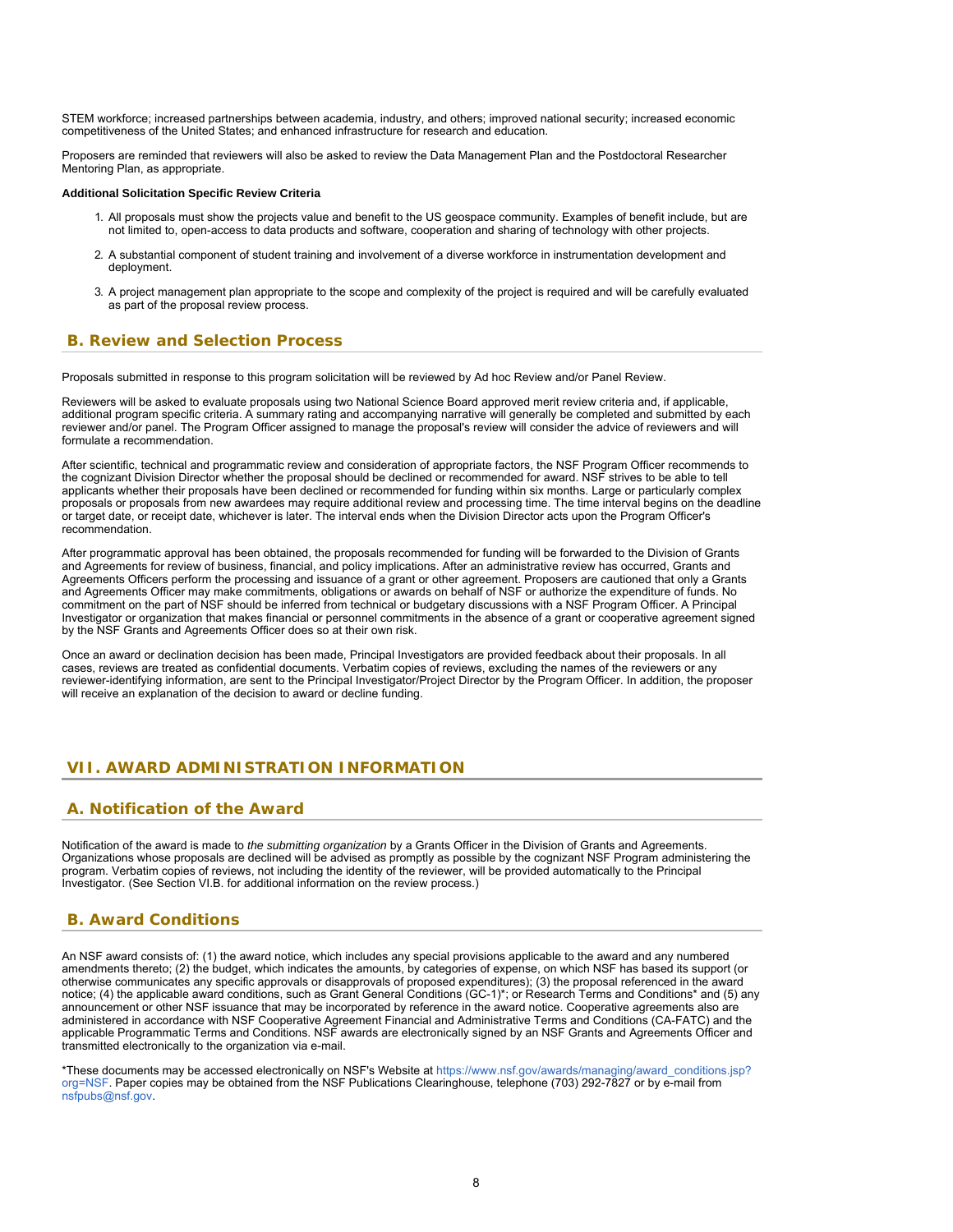More comprehensive information on NSF Award Conditions and other important information on the administration of NSF awards is contained in the NSF *Proposal & Award Policies & Procedures Guide* (PAPPG) Chapter VII, available electronically on the NSF Website at [https://www.nsf.gov/publications/pub\\_summ.jsp?ods\\_key=pappg](https://www.nsf.gov/publications/pub_summ.jsp?ods_key=pappg).

# <span id="page-8-0"></span>**C. Reporting Requirements**

For all multi-year grants (including both standard and continuing grants), the Principal Investigator must submit an annual project report to the cognizant Program Officer no later than 90 days prior to the end of the current budget period. (Some programs or awards require submission of more frequent project reports). No later than 120 days following expiration of a grant, the PI also is required to submit a final project report, and a project outcomes report for the general public.

Failure to provide the required annual or final project reports, or the project outcomes report, will delay NSF review and processing of any future funding increments as well as any pending proposals for all identified PIs and co-PIs on a given award. PIs should examine the formats of the required reports in advance to assure availability of required data.

PIs are required to use NSF's electronic project-reporting system, available through Research.gov, for preparation and submission of annual and final project reports. Such reports provide information on accomplishments, project participants (individual and organizational), publications, and other specific products and impacts of the project. Submission of the report via Research.gov constitutes certification by the PI that the contents of the report are accurate and complete. The project outcomes report also must be prepared and submitted using Research.gov. This report serves as a brief summary, prepared specifically for the public, of the nature and outcomes of the project. This report will be posted on the NSF website exactly as it is submitted by the PI.

More comprehensive information on NSF Reporting Requirements and other important information on the administration of NSF awards is contained in the *NSF Proposal & Award Policies & Procedures Guide* (PAPPG) Chapter VII, available electronically on the NSF Website at [https://www.nsf.gov/publications/pub\\_summ.jsp?ods\\_key=pappg](https://www.nsf.gov/publications/pub_summ.jsp?ods_key=pappg).

# <span id="page-8-1"></span>**VIII. AGENCY CONTACTS**

*Please note that the program contact information is current at the time of publishing. See program website for any updates to the points of contact.*

General inquiries regarding this program should be made to:

Carrie E. Black, telephone: (703) 292-2426, email: [cblack@nsf.gov](mailto:cblack@nsf.gov)

For questions related to the use of FastLane or Research.gov, contact:

FastLane and Research.gov Help Desk: 1-800-673-6188

FastLane Help Desk e-mail: [fastlane@nsf.gov](mailto:fastlane@nsf.gov).

Research.gov Help Desk e-mail: [rgov@nsf.gov](mailto:rgov@nsf.gov)

For questions relating to Grants gov contact:

Grants.gov Contact Center: If the Authorized Organizational Representatives (AOR) has not received a confirmation message from Grants.gov within 48 hours of submission of application, please contact via telephone: 1-800-518-4726; e-mail: [support@grants.gov.](mailto:support@grants.gov)

# <span id="page-8-2"></span>**IX. OTHER INFORMATION**

The NSF website provides the most comprehensive source of information on NSF Directorates (including contact information), programs and funding opportunities. Use of this website by potential proposers is strongly encouraged. In addition, "NSF Update" is an information-delivery system designed to keep potential proposers and other interested parties apprised of new NSF funding opportunities and publications, important changes in proposal and award policies and procedures, and upcoming NSF [Grants](https://www.nsf.gov/bfa/dias/policy/outreach.jsp) [Conferences](https://www.nsf.gov/bfa/dias/policy/outreach.jsp). Subscribers are informed through e-mail or the user's Web browser each time new publications are issued that match their identified interests. "NSF Update" also is available on [NSF's website](https://www.nsf.gov/cgi-bin/goodbye?https://public.govdelivery.com/accounts/USNSF/subscriber/new?topic_id=USNSF_179).

Grants.gov provides an additional electronic capability to search for Federal government-wide grant opportunities. NSF funding opportunities may be accessed via this mechanism. Further information on Grants.gov may be obtained at [http://www.grants.gov](http://www.grants.gov/).

# **ABOUT THE NATIONAL SCIENCE FOUNDATION**

The National Science Foundation (NSF) is an independent Federal agency created by the National Science Foundation Act of 1950, as amended (42 USC 1861-75). The Act states the purpose of the NSF is "to promote the progress of science; [and] to advance the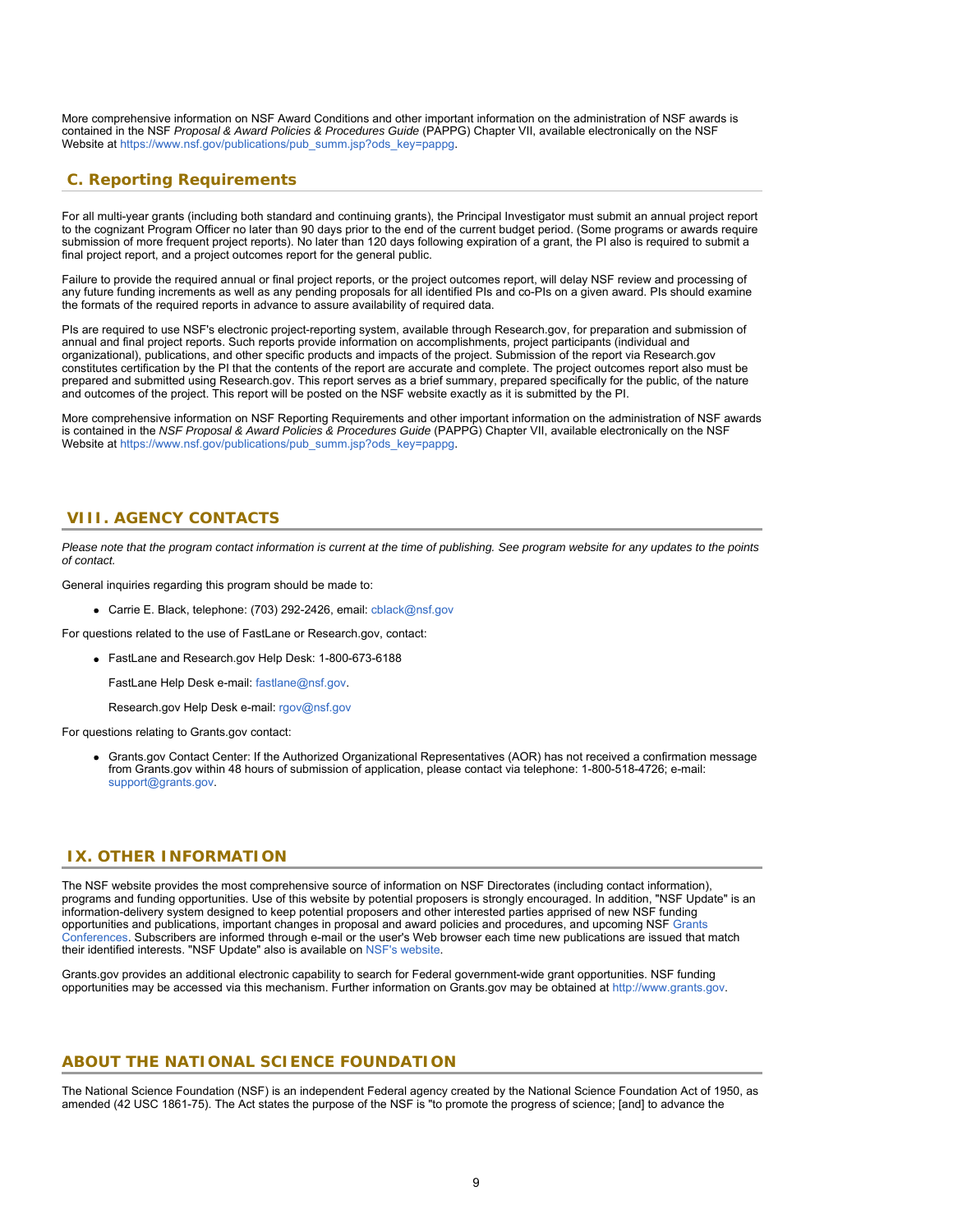national health, prosperity, and welfare by supporting research and education in all fields of science and engineering."

NSF funds research and education in most fields of science and engineering. It does this through grants and cooperative agreements to more than 2,000 colleges, universities, K-12 school systems, businesses, informal science organizations and other research organizations throughout the US. The Foundation accounts for about one-fourth of Federal support to academic institutions for basic research.

NSF receives approximately 55,000 proposals each year for research, education and training projects, of which approximately 11,000 are funded. In addition, the Foundation receives several thousand applications for graduate and postdoctoral fellowships. The agency operates no laboratories itself but does support National Research Centers, user facilities, certain oceanographic vessels and Arctic and Antarctic research stations. The Foundation also supports cooperative research between universities and industry, US participation in international scientific and engineering efforts, and educational activities at every academic level.

*Facilitation Awards for Scientists and Engineers with Disabilities* (FASED) provide funding for special assistance or equipment to enable persons with disabilities to work on NSF-supported projects. See the *NSF Proposal & Award Policies & Procedures Guide* Chapter II.E.6 for instructions regarding preparation of these types of proposals.

The National Science Foundation has Telephonic Device for the Deaf (TDD) and Federal Information Relay Service (FIRS) capabilities that enable individuals with hearing impairments to communicate with the Foundation about NSF programs, employment or general information. TDD may be accessed at (703) 292-5090 and (800) 281-8749, FIRS at (800) 877-8339.

The National Science Foundation Information Center may be reached at (703) 292-5111.

The National Science Foundation promotes and advances scientific progress in the United States by competitively awarding grants and cooperative agreements for research and education in the sciences, mathematics, and engineering.

To get the latest information about program deadlines, to download copies of NSF publications, and to access abstracts of awards, visit the NSF Website at [https://www.nsf.gov](https://www.nsf.gov/)

| 2415 Eisenhower Avenue, Alexandria, VA 22314 |
|----------------------------------------------|
| (703) 292-5111                               |
| (703) 292-5090                               |
|                                              |
| nsfpubs@nsf.gov                              |
| (703) 292-7827                               |
| (703) 292-5111                               |
|                                              |

# **PRIVACY ACT AND PUBLIC BURDEN STATEMENTS**

The information requested on proposal forms and project reports is solicited under the authority of the National Science Foundation Act of 1950, as amended. The information on proposal forms will be used in connection with the selection of qualified proposals; and project reports submitted by awardees will be used for program evaluation and reporting within the Executive Branch and to Congress. The information requested may be disclosed to qualified reviewers and staff assistants as part of the proposal review process; to proposer institutions/grantees to provide or obtain data regarding the proposal review process, award decisions, or the administration of awards; to government contractors, experts, volunteers and researchers and educators as necessary to complete assigned work; to other government agencies or other entities needing information regarding applicants or nominees as part of a joint application review process, or in order to coordinate programs or policy; and to another Federal agency, court, or party in a court or Federal administrative proceeding if the government is a party. Information about Principal Investigators may be added to the Reviewer file and used to select potential candidates to serve as peer reviewers or advisory committee members. See Systems of Records, [NSF-50,](https://www.nsf.gov/policies/SOR_PA_NSF-50_Principal_Investigator_Proposal_File.pdf) "Principal Investigator/Proposal File and Associated Records," 69 Federal Register 26410 (May 12, 2004), and [NSF-51](https://www.nsf.gov/policies/SOR_PA_NSF-51_Reviewer_Proposal_File.pdf), "Reviewer/Proposal File and Associated Records," 69 Federal Register 26410 (May 12, 2004). Submission of the information is voluntary. Failure to provide full and complete information, however, may reduce the possibility of receiving an award.

An agency may not conduct or sponsor, and a person is not required to respond to, an information collection unless it displays a valid Office of Management and Budget (OMB) control number. The OMB control number for this collection is 3145-0058. Public reporting burden for this collection of information is estimated to average 120 hours per response, including the time for reviewing instructions. Send comments regarding the burden estimate and any other aspect of this collection of information, including suggestions for reducing this burden, to:

Suzanne H. Plimpton Reports Clearance Officer Office of the General Counsel National Science Foundation Alexandria, VA 22314